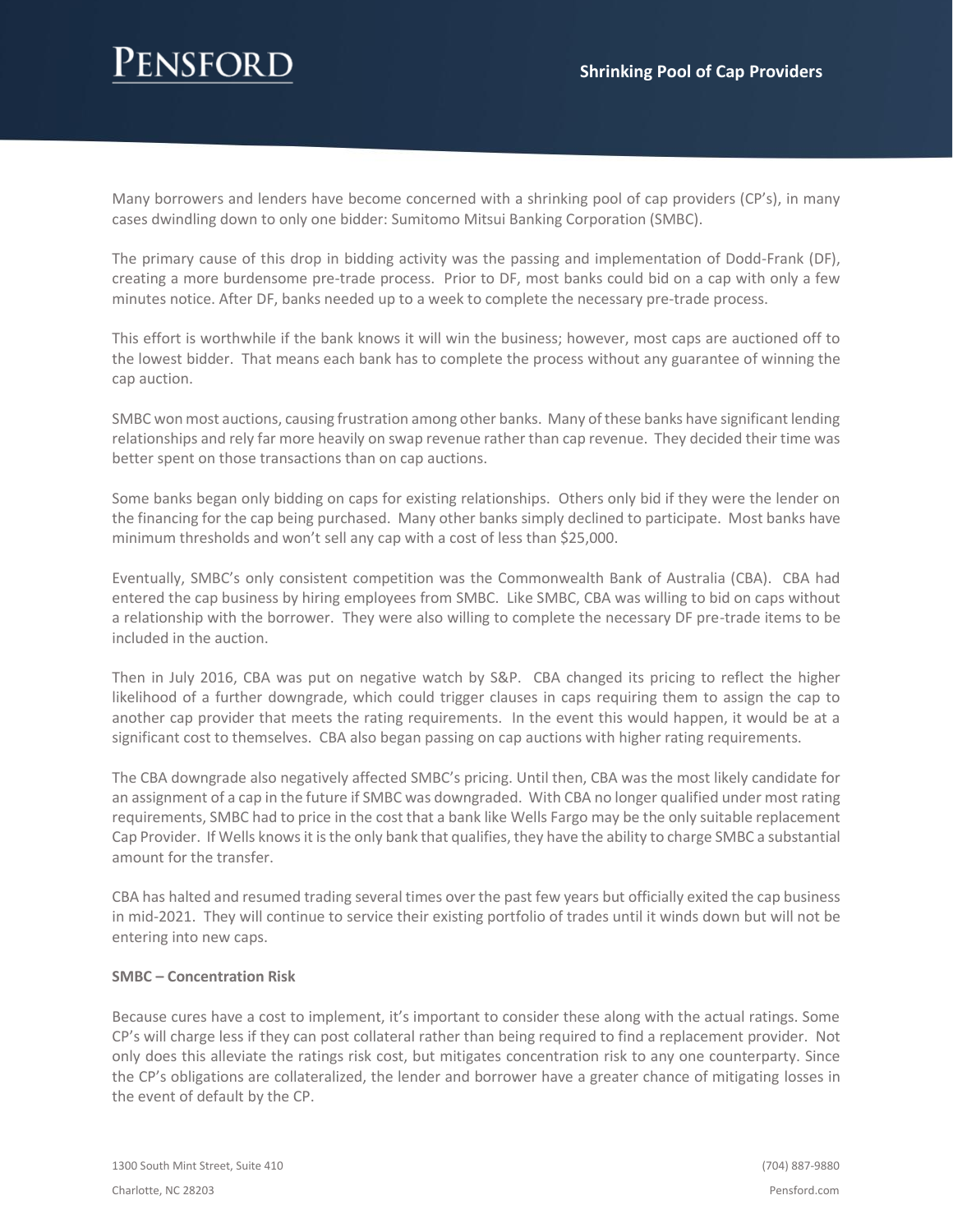### ENSEOR I

Another benefit to posting collateral is greater protection in the event of widespread banking downgrades like those experienced in 2008. The current ISDA rules indicate that if the CP is downgraded and there are no CP's that meet those rating requirements, the cap is terminated. The remaining value will be returned to the borrower. Presumably, the lender will revise its rating requirements at that time; however, there is likely to be even fewer banks willing to price caps in that environment and a borrower could be exposed to significantly higher cap costs.

Alternatively, in the event of a downgrade where collateral posting is permitted, the Trustee manages the collateral posted by the CP. If the CP fails to make a payment to the borrower, the Trustee will disburse funds from the collateral pool.

Some lenders have utilized a tiered collateral posting structure in an attempt to balance the risk and costs.

- Downgraded below A+/A1, post 100%
- Downgraded below A-/A3, post 150%
- Downgraded below BBB+/Baa1, replace or post 200%

Not all banks will agree to post collateral. CBA, for example, had Australian regulatory requirements that made posting collateral prohibitive on loans that are securitized or may be securitized. Alternatively, in some cases SMBC will offer more aggressive pricing on a collateral posting requirement than on a replacement only requirement.

It is possible to include both as options and allow each potential CP to indicate a preference.

### **Conclusion**

Dodd-Frank has increased the effort required to bid on a cap. Many banks decided it was not worth the effort if the cap was likely to be won by SMBC.

Even if a bank meets the rating requirements, it may elect to not participate in an auction.

Currently the most common providers are SMBC, Wells, Goldman, BoNY, and US Bank. While CBA has left the space, other banks have stepped in to fill the void for the time being.

*Generally, this material is for informational purposes only and is not intended as an offer or solicitation for the purchase or sale of any financial instrument or as an official confirmation of any transaction. Your receipt of this material does not create a client relationship with us and we are not acting as fiduciary or advisory capacity to you by providing the information herein. All market prices, data and other information are not warranted as to completeness or accuracy and are subject to change without notice. This material may contain information that is privileged, confidential, legally privileged, and/or exempt from disclosure under applicable law. Though the information herein may discuss certain legal and tax aspects of financial instruments, Pensford, LLC does not provide legal or tax advice. The contents herein are the copyright material of Pensford, LLC and shall not be copied, reproduced, or redistributed without the express written permission of Pensford, LLC.*